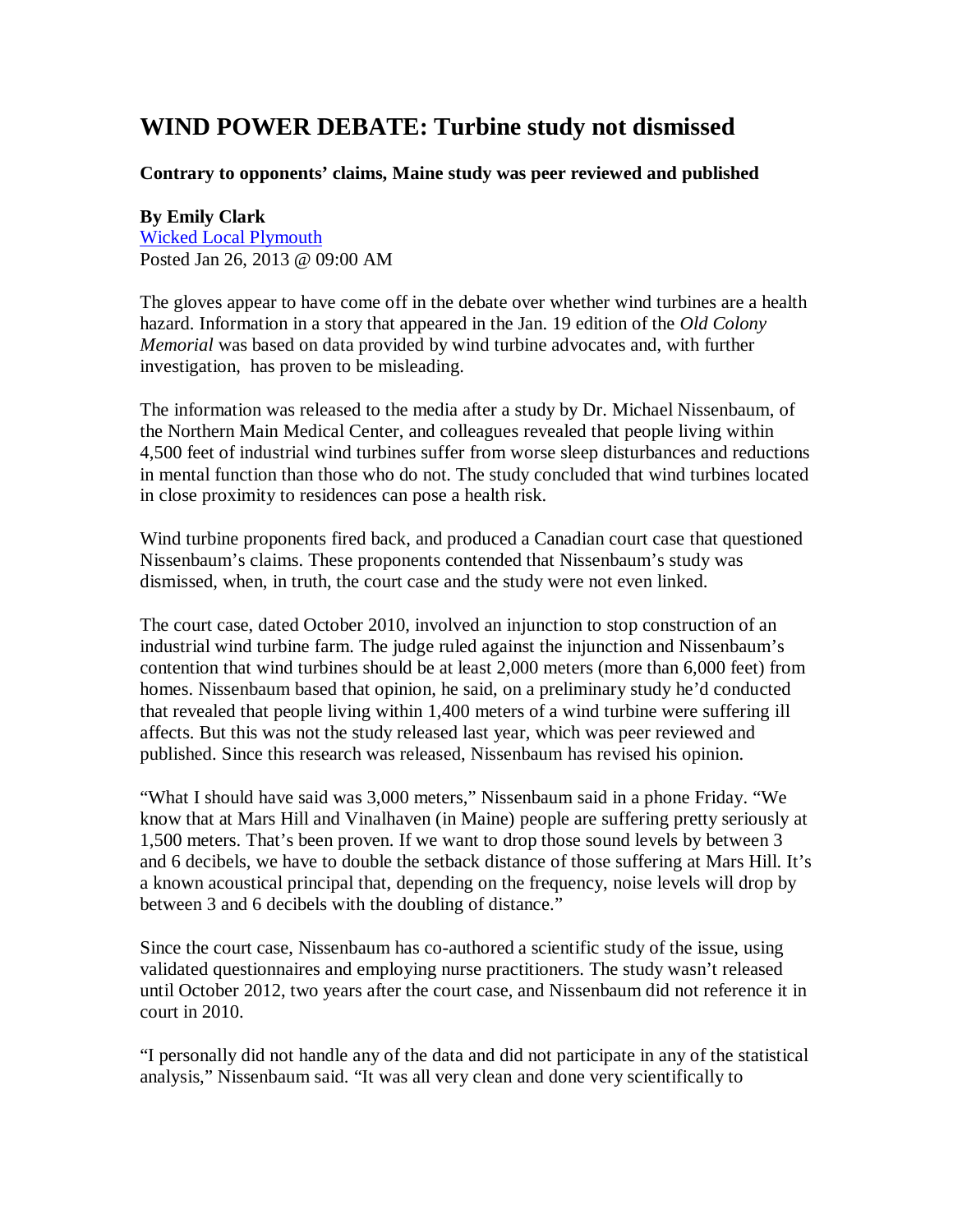eliminate any claims from wind turbine advocates. I co-wrote it, but I did not handle the date or numerical analysis."

The study's claims are as follows:

"Participants living within 1.4 kilometers (4,593.2 feet) of an IWT (Industrial Wind Turbine) had worse sleep, were sleepier during the day and had worse SF36 Mental Component Scores compared to those living further than 1.4 kilometers away. The adverse event reports of sleep disturbance and ill health by those living close to IWTs are supported."

This appears to contradict a state report on wind turbines and health released in 2011, which concluded that wind turbines aren't a health hazard. But that report is contradictory as well, because it acknowledges that if noise generated by the turbine caused sleep disturbances, that could, in turn, impact a person's health.

In addition, Nissenbaum noted that the Massachusetts report is being erroneously referred to as a study when it's not.

"The state study wasn't a study; it was a literature review," Nissenbaum said. "They didn't talk to people and collect data. All they did was look at a collection of publications done by other people. Any time one does a literature review you introduce a potential bias by what you choose to review and what conclusions you choose to emphasize from what you have reviewed."

The state report looked at Nissenbaum's research, apparently, but didn't acknowledge the findings, since it had not yet been peer reviewed and published. Both those events have since taken place.

The bottom line? While wind turbine advocates aren't happy with Nissenbaum's study, no court case was dismissed or contested it or its findings on the effect of industrial wind turbines on people living within close proximity to them.

"It has not been refuted and is not refutable by prior studies," Nissenbaum said. "This study, in fact, seems to confirm known science and known plausible pathways resulting in disease."

Nissenbaum questioned those who claim that some people are simply predisposed to dislike wind turbines, so they suffer from them. To suggest, without supporting evidence, that people are suffering ill affects from industrial wind turbines because they don't like them, when there are known plausible mechanisms for why people may get sick through excessive exposure to wind turbines, is malpractice, in Nissenbaum's view.

"If someone came into a doctor's office and said they have chest pain and the physician said 'It's all in your head,' without investigating, that would be the height of malpractice," Nissenbaum added. "It's the same thing if patients are complaining of sleep